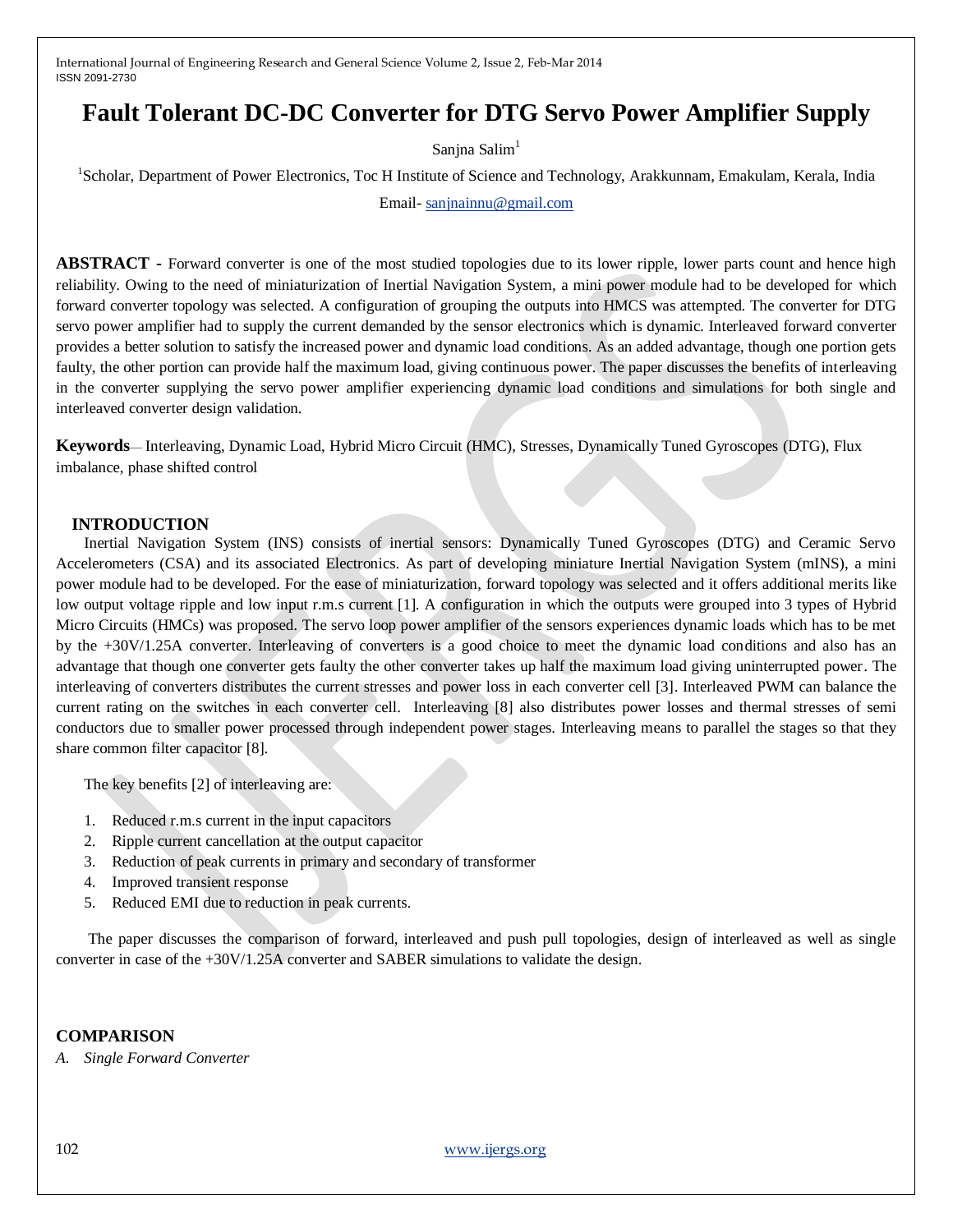A single forward converter consists of a single switch and derived from a buck converter, forward converter delivers power from input source to the load during the on time of the switch and it is one of the discussed topologies [4]. Also for miniaturization purposes, due to lower parts count accompanied by low output voltage ripple, forward converter is a designer's choice.



Fig. 1 Single Forward Converter

To reduce size and weight of magnetic components, frequency can be increased but at the cost of increased switching and core losses and EMI [1]. The single transformer and inductor are designed to carry the full peak current. In forward converters duty cycle and voltage stresses are restricted by each other [6], higher duty cycle means higher stresses on switches and lower stresses on the corresponding secondary diodes.

## *B. Interleaved Forward Converter*

In interleaved forward converter the switches are driven by phase shifted control signals and current through switches is only a fraction of the input current[9]. Also input current ripple and conduction losses are reduced giving improved efficiency. Each converter carries only half of current and hence shares the total power.



Fig.2 Interleaved Forward Converter

The two converter modules are operated through phase shifted PWM scheme so that output inductor current partially cancels each other. Therefore ripple voltage on output capacitor is reduced. By equal phase shift among paralleled stages, output filter capacitor ripple is lowered due to ripple cancellation effect. When the converters are paralleled, both of them share a common output capacitor and the distributed magnetic structure and minimum output filter size makes interleaving options attractive for high power density and low profile packaging. Multi converters can increase the equivalent duty cycle of the total module [6]. Also as intensity of EMI is proportional to peak currents, an interleaved converter of same total power as a single forward converter generates less EMI [5].In case one converter gets faulty, other converter takes up the service and support the nominal load though it cannot take up the occasional peak load. This is very important in case of the dynamic loads experienced by the DTG.

Two transformers are smaller than for a single forward converter but the two transformers occupy more volume and cost than a single transformer.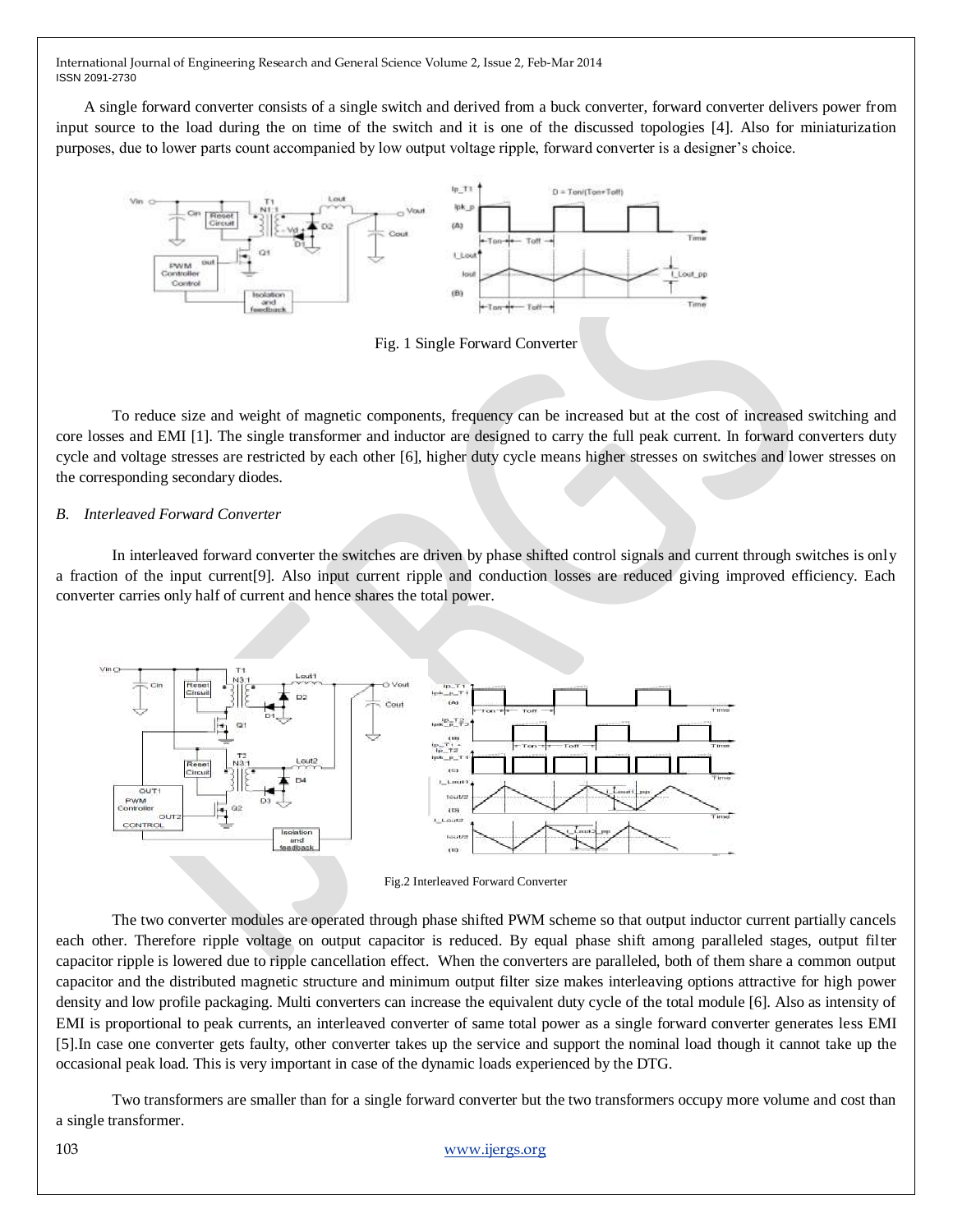#### *C. Push Pull Vs Interleaved Converter*

A push pull converter consists of two forward converters connected in anti phase. When one transistor switches on, flux swings in one direction of B-H curve, in order to reverse direction the first transistor switches off and second transistor switches on. In order for the two areas of the flux density to be equal, the saturation and switching characteristics of the switching transistors must be identical under all working conditions and temperatures. A phenomenon common in push pull converters is flux walking [8]. If the transistor characteristics are not identical, "flux walking" to one direction of B-H curve occurs driving the core into the saturating region. If one of the two switches of the converter fails, the core does not get reset and continues to move along the same direction of BH curve. Saturation of the core leads to high collector current spike in one of the transistors. This excessive current produces large amounts of power loss in the transistor heating it up which further unbalances transistor characteristics, thus saturating core even more, producing saturation currents. This cycle continues until transistor goes to thermal runway, which leads to destruction.

When compared to push pull, the certainty that there is no flux imbalance problem in interleaved forward converter is the best argument for its use. Also in case of an interleaved converter when one converter gets faulty, the current through the switch can be sensed and the faulty portion can be isolated whereas in push pull converter isolation is meaningless as flux imbalance cannot be overcome. The converters are connected in parallel and in case if one fails, the other would function as an independent converter supporting half the maximum load.

#### **DESIGN**

Design includes design of transformer (core and number of turns), output filter, switch and its controller for both single and interleaved configuration.

#### *A. Core Selection*

Ferrite R material is chosen as the core material due to operation at high frequencies and increased resistivity. The core curves[7] of the various materials are given below.



Fig.3. Curves for Various Cores

The parameters for the design are briefed below: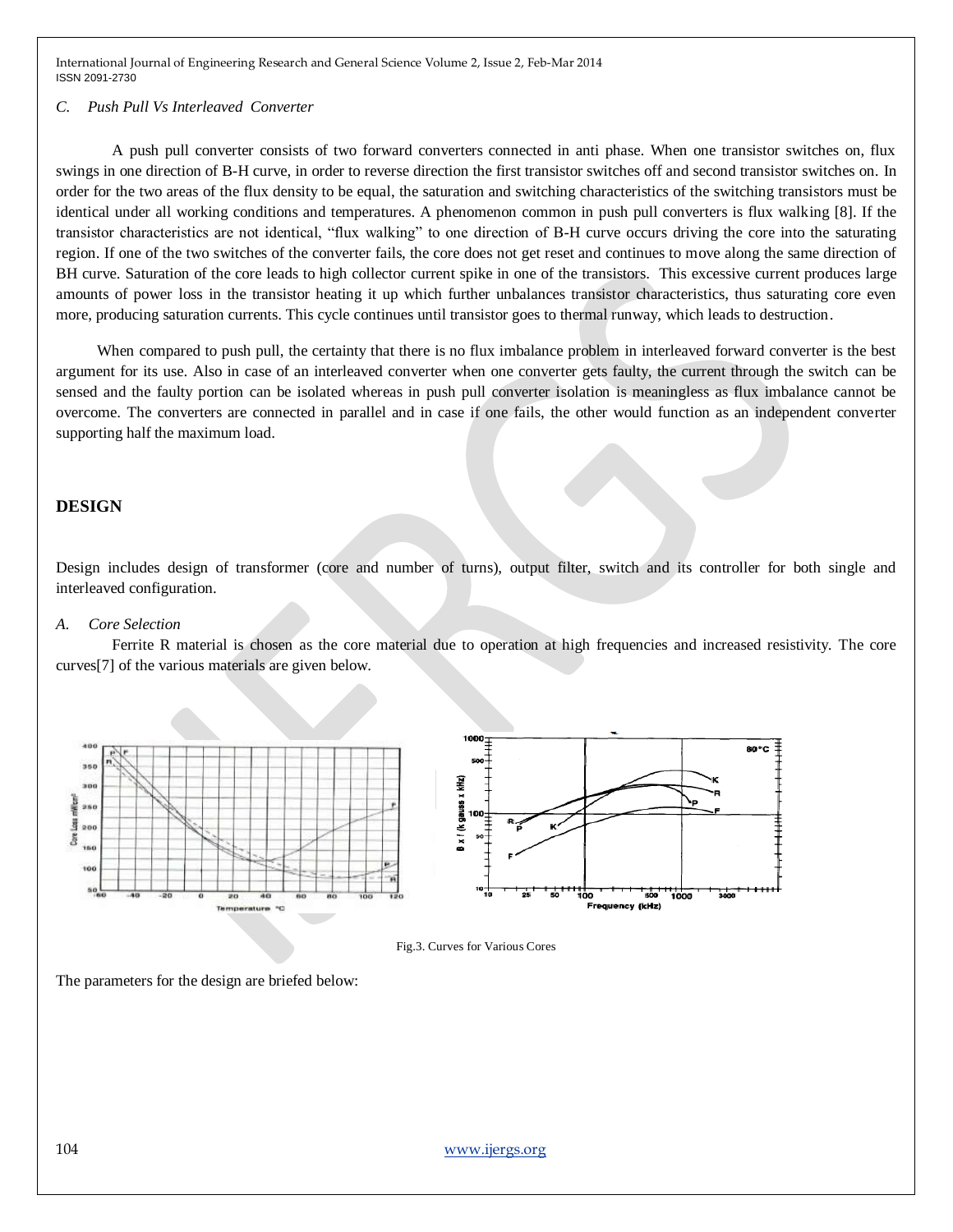## TABLE I: DESIGN SPECIFICATIONS

| Parameters                | <b>Single</b>  | <b>Interleaved</b> (Per<br>Phase) |
|---------------------------|----------------|-----------------------------------|
| $V_{in}$                  | 28 V           | 28 V                              |
| $\rm V_{out}$             | 30 V           | 30 V                              |
| $I_{out}$                 | 1.25A          | 0.625A                            |
| $\mathbf{P}_{\text{out}}$ | 37.5 W         | 18.25 W                           |
| $I_{\text{out}}$          | 1.25A          | 0.625A                            |
| $\mathbf{F}_{\text{sw}}$  | <b>400 KHz</b> | <b>200 KHz</b>                    |

In a single forward converter the core selection is based on full output power whereas in case of interleaved core is chosen for half output power as each transformer supplies only half the output power.

Transformer area product  $A_p = \sqrt{D_{max} \times P_{out} \times (1 + 1/n)}$  (1)  $K_{\rm w}$  x J x 10<sup>-6</sup> x B<sub>m</sub> x F<sub>sw</sub>

Converter is designed for a maximum of 62% duty cycle, efficiency of 80% and  $B_m$ : 0.12 T, J=3A/mm<sup>2</sup>, Winding factor  $K_w = 0.3$ .

#### *B. Number Of Turns*

| Number of turns in primary |  |  |
|----------------------------|--|--|
|                            |  |  |

| Number of turns in primary       | $Np = V_{in} \times D_{max}$                                | (2) |
|----------------------------------|-------------------------------------------------------------|-----|
|                                  | $B_m$ x $A_c$ x $10^{-6}$ x $F_{sw}$                        |     |
| Turns ratio                      | $T_{ratio} = V_0 + V_d$ x $D_{max}$<br>$V_{in}$ x $D_{max}$ | (3) |
| Number of turns in secondary     | $N_{30} = T_{ratio} X N_p$                                  | (4) |
| Number of turns in reset winding | $N_{reset} = 1 - D_{max} X N_p$<br>$D_{max}$                | (5) |
| <b>Output Filter</b><br>D.       |                                                             |     |
|                                  | $L = V_{out}(1-D_{min})$<br>$2xK x I_{out}x F_{sw}$         | (6) |
|                                  | $C=K \times I_{out}$<br>$8 \times F_{sw} \times V_{ripole}$ | (7) |
|                                  | Where $D_{min} = \underline{Vin_{min} \times D_{max}}$      | (8) |
|                                  | $V_{in max}$                                                |     |
| 105                              | www.ijergs.org                                              |     |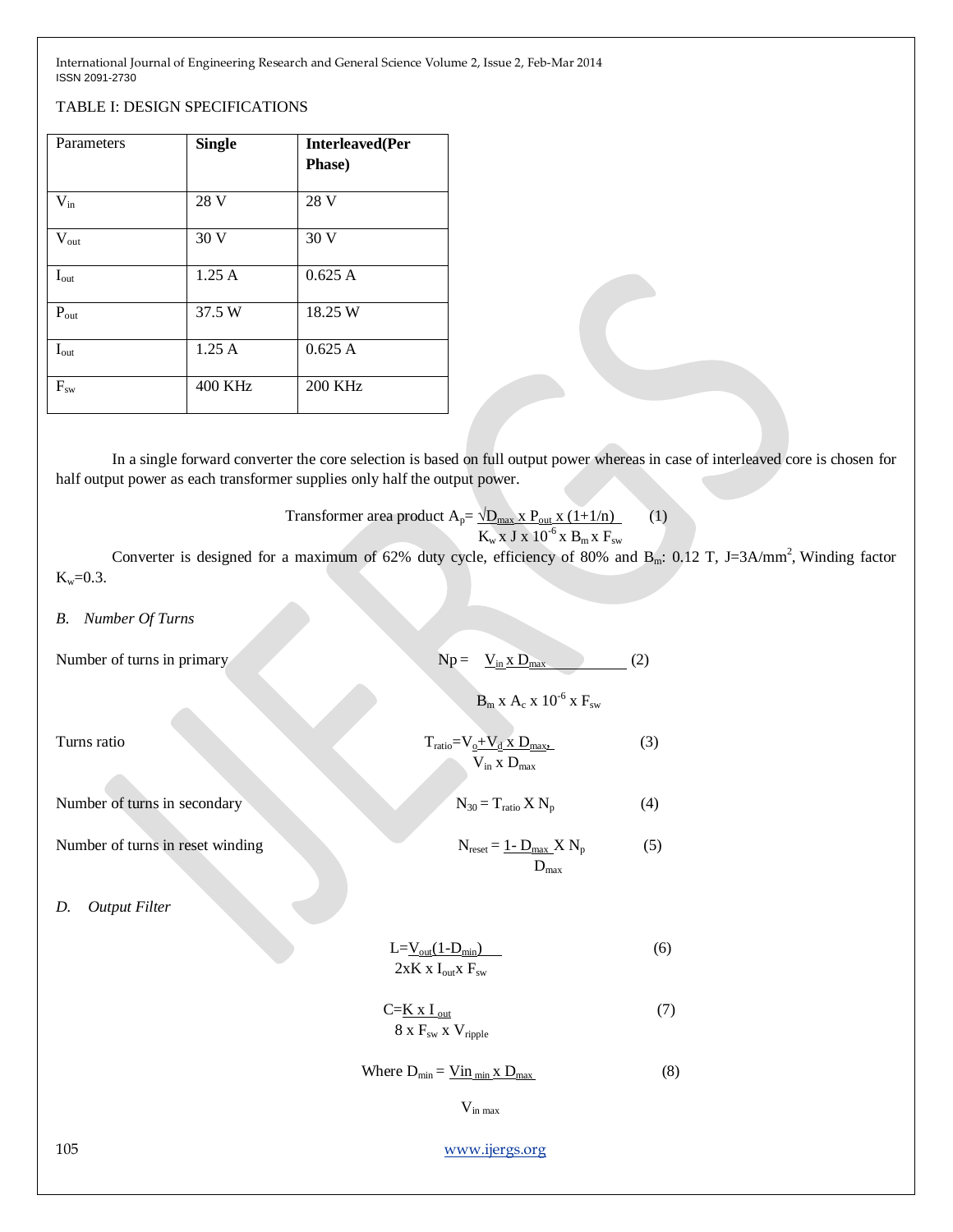```
K=\underline{\mathrm{I}_{\text{right}}} (9)
```
 $I_{\text{out}}$ 

## *E. Switch And Controller*

Due to lower on state resistance, MIL Grade IRFM3415 is selected as the switch and UC1525B is selected as the controller. The two outputs which are phase shifted from each other are used to feed the two switches of the interleaved converter. In single forward converter both these outputs are OR ed to obtain the required signal. So for a single converter the frequency is about 400 KHz and in interleaved converter each converter is designed for a frequency of 200 KHz.

## TABLE II: OBTAINED VALUES

| <b>Values</b> | <b>Single</b> | <b>Interleaved</b> |
|---------------|---------------|--------------------|
| Core          | 42106 TC      | 42106 TC           |
| $N_p$         | 15            | 31                 |
| $N_{30}$      | 27            | 56                 |
| $N_{reset}$   | 9             | 19                 |
| L             | 39.3 uH       | 157 Uh             |
| $\mathcal{C}$ | 4uF           | 4 uF               |

## **SIMULATION RESULTS**

Simulations for both the configurations are done using SABER software and results were plotted. The controller output, transformer primary currents, inductor currents and output voltages have been observed.